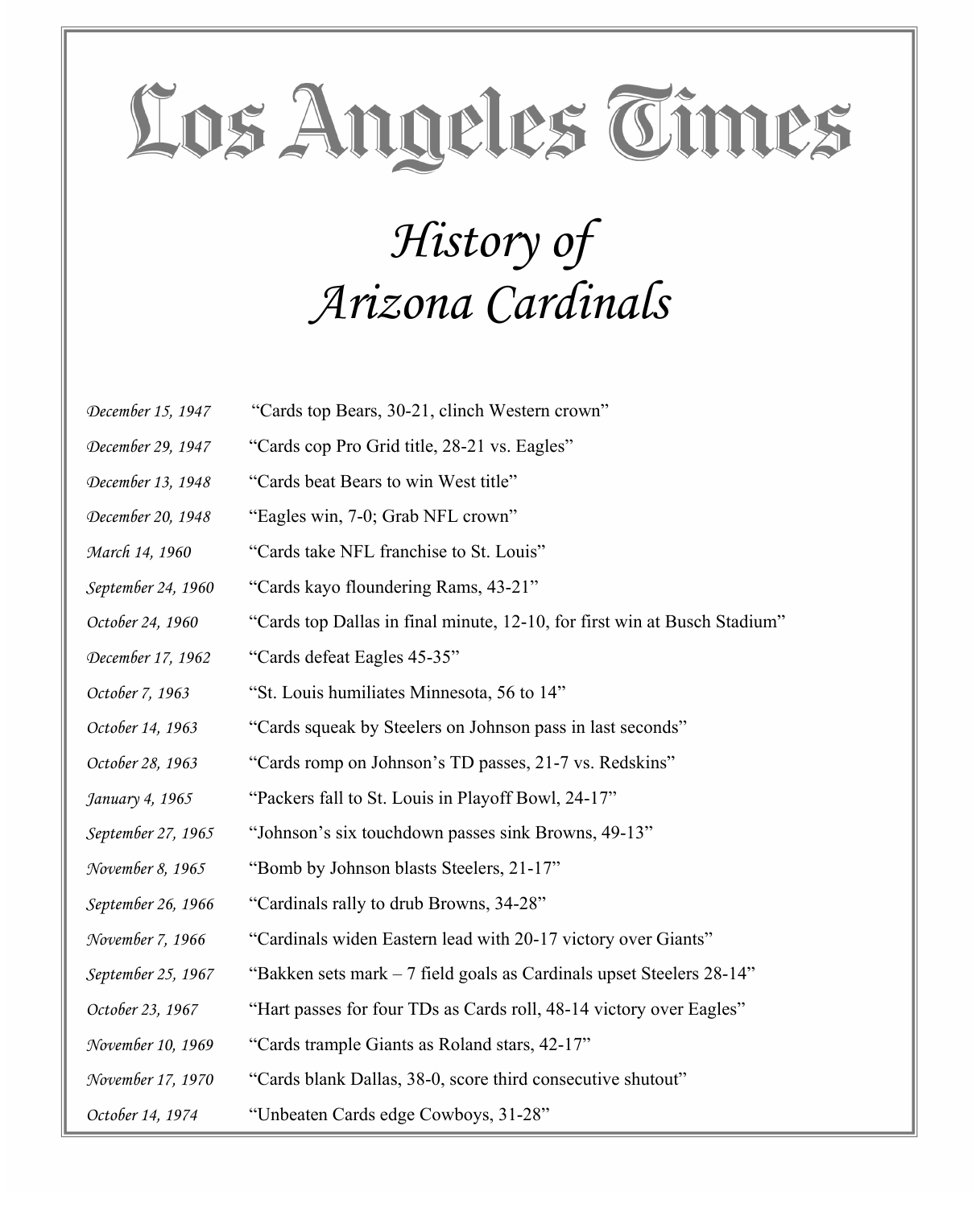- *December 16, 1974* "Cards wake up, beat Giants to win title, 26-14"
- *December 22, 1974* "Divisional playoff; Vikings 30, Cardinals 14"
- *October 26, 1975* "Cardinals beat Giants, 20-13"
- *December 15, 1975* "Cardinals clinch NFC East title"
- *December 28, 1975* "Divisional playoff; Rams 35, Cardinals 23"
- *November 15, 1976* "Rams suffer Hart attack in last 4 seconds, 30-28"
- *December 5, 1976* "Hart keeps Cards' hopes alive, 24-17"
- *October 24, 1977* "Morris scores 4 TDs as Cards explode, 49-31"
- *October 30, 1978* "Cards win one for Wilkinson, 16-10 vs. Eagles"
- *November 5, 1979* "Rookie Anderson hits 1,000 yards for season in 37-7 win over Vikings"
- *September 29, 1980* "Cardinals prove anything is possible by beating Eagles, 24-14"
- *October 5, 1981* "Cardinals win on field goal in the last 23 seconds against Cowboys"
- *December 20, 1982* "Backup Hart sets up win for Cardinals over Bears"
- *December 27, 1982* "Lomax puts Cardinals in the playoffs"
- *January 9, 1983* "Wildcard playoff; Packers 41, Cardinals 16"
- *October 31, 1983* "Lomax, Anderson lead the Cardinals past Vikings, 41-31"
- *November 14, 1983* "Lomax finds Green for 4 touchdowns in Cardinals' 33-28 win over Seahawks"
- *November 21, 1983* "Cardinals rout Chargers 44-14"
- *September 10, 1984* "Bills can't solve Cardinals or stop them, 37-7"
- *October 15, 1984* "Green gets Cards going in 38-21 win over Bears"
- *October 22, 1984* "O'Donoghue gets save, win for Cardinals over Redskins"
- *October 29, 1984* "Lomax puts Cardinals' win over Eagles on the line"
- *December 10, 1984* "St. Louis, gaining momentum, stays alive with 31-21 win over Giants"
- *September 16, 1985* "Lomax strong-arms Bengals, 41-27"
- *September 30, 1985* "St. Louis hits Green Bay in the midsection for a 43-28 victory"
- *November 24, 1986* "Lomax reloads, guns down Chiefs, 23-14"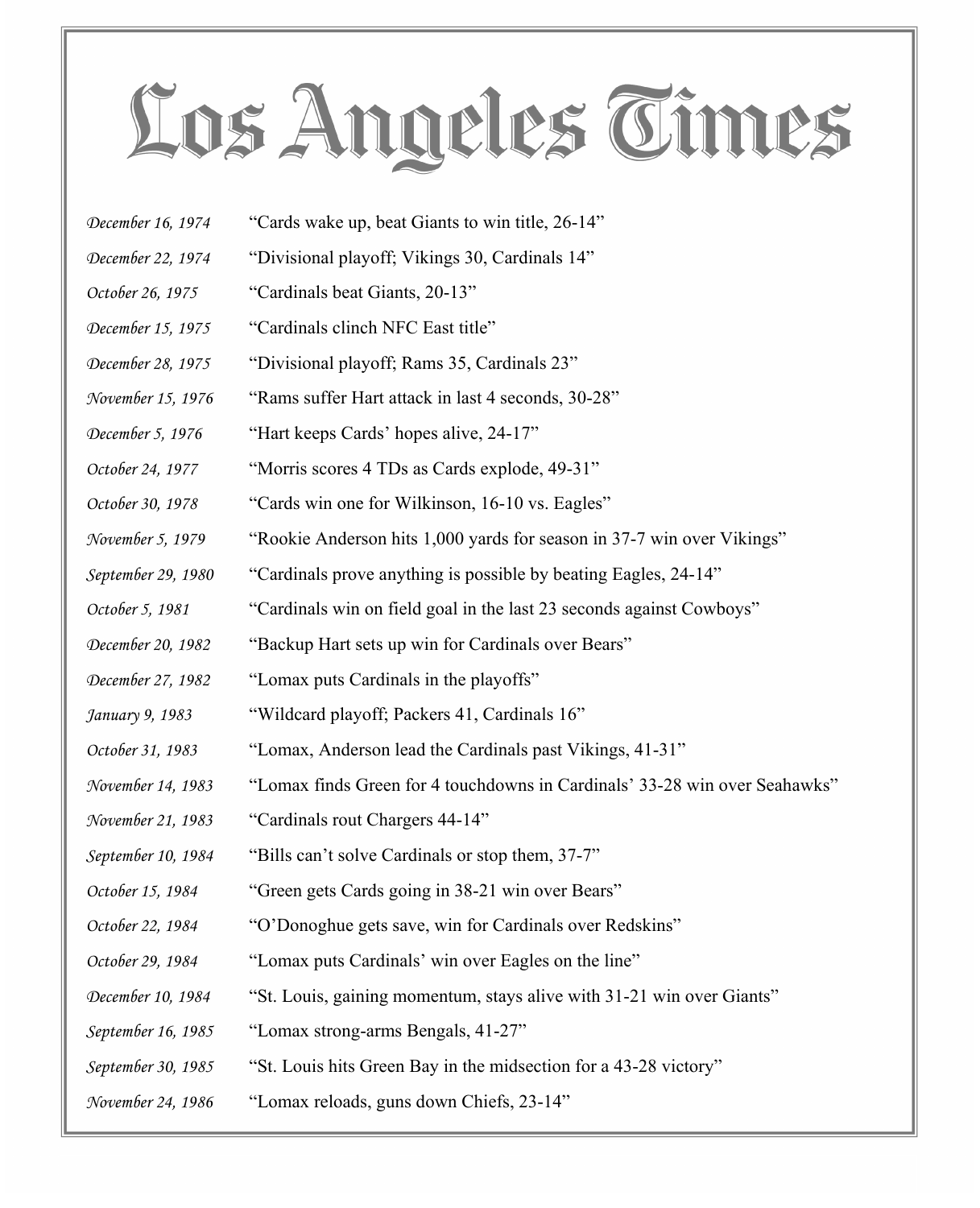| September 14, 1987 | "At last, Lomax, Green catch up with Dallas, 24-13"                             |
|--------------------|---------------------------------------------------------------------------------|
| November 9, 1987   | "All-time comeback: Cardinals win, 31-28, after trailing, 28-3"                 |
| December 14, 1987  | "Only 29,623 see Cardinals hold on for 27-24 victory over Giants"               |
| March 16, 1988     | "NFL approves Cardinals' move to Arizona"                                       |
| September 13, 1988 | "Cardinals' high-priced show opens in sun-baked Arizona"                        |
| September 19, 1988 | "Cardinals defeat Buccaneers for fifth time in three years, 30-24"              |
| September 26, 1988 | "Cardinals beat Redskins, 30-21, winning for the first time in their new city"  |
| October 3, 1988    | "Lomax leads Cardinals to 41-27 victory over Rams"                              |
| November 7, 1988   | "Fourth-quarter rally for Phoenix in 24-23 victory over 49ers"                  |
| November 14, 1988  | "Cardinals beat Giants to tie for lead, but lose Lomax"                         |
| November 13, 1989  | "Tupa's 72-yard pass lifts Cardinals over the Cowboys, 24-20"                   |
| October 15, 1990   | "Cardinals give Cowboys the old 3-4 punch"                                      |
| December 10, 1990  | "Cardinals' big-play defense keys victory over Falcons, 24-13"                  |
| December 27, 1993  | "Cardinals deliver Giant pay-back, 17-6"                                        |
| October 3, 1994    | "Cardinals finally win one, 17-7 vs. Vikings"                                   |
| October 17, 1994   | "Rookie Shuler's five interceptions help Cardinals pull out 19-16 OT victory"   |
| December 19, 1994  | "Playoff fever grows in Arizona after defeating Bengals, 28-7"                  |
| October 16, 1995   | "Cardinal offense wins it for Buddy; 24-20 victory over Washington"             |
| October 30, 1995   | "Cardinal's prayer answered, 20-14 victory over Seahawks"                       |
| October 21, 1996   | "Cardinals put new faces in all the right places; 13-9 vs. Tampa Bay"           |
| November 11, 1996  | "Esiason shows passing interest in 37-34 upset of Redskins"                     |
| November 25, 1996  | "Esiason has gone from bust to boom; 36-30 victory over Eagles"                 |
| September 8, 1997  | "Things finally going upright for the hard-luck Cardinals; 25-22 vs. Cowboys"   |
| December 21, 1998  | "Cardinals sitting pretty; Arizona 19, New Orleans 17"                          |
| December 28, 1998  | "Cardinals are into playoffs for the first time since 1982; 16-13 vs. Chargers" |
| January 3, 1999    | "Wildcard playoff; Cardinals win 20-7 at Cowboys"                               |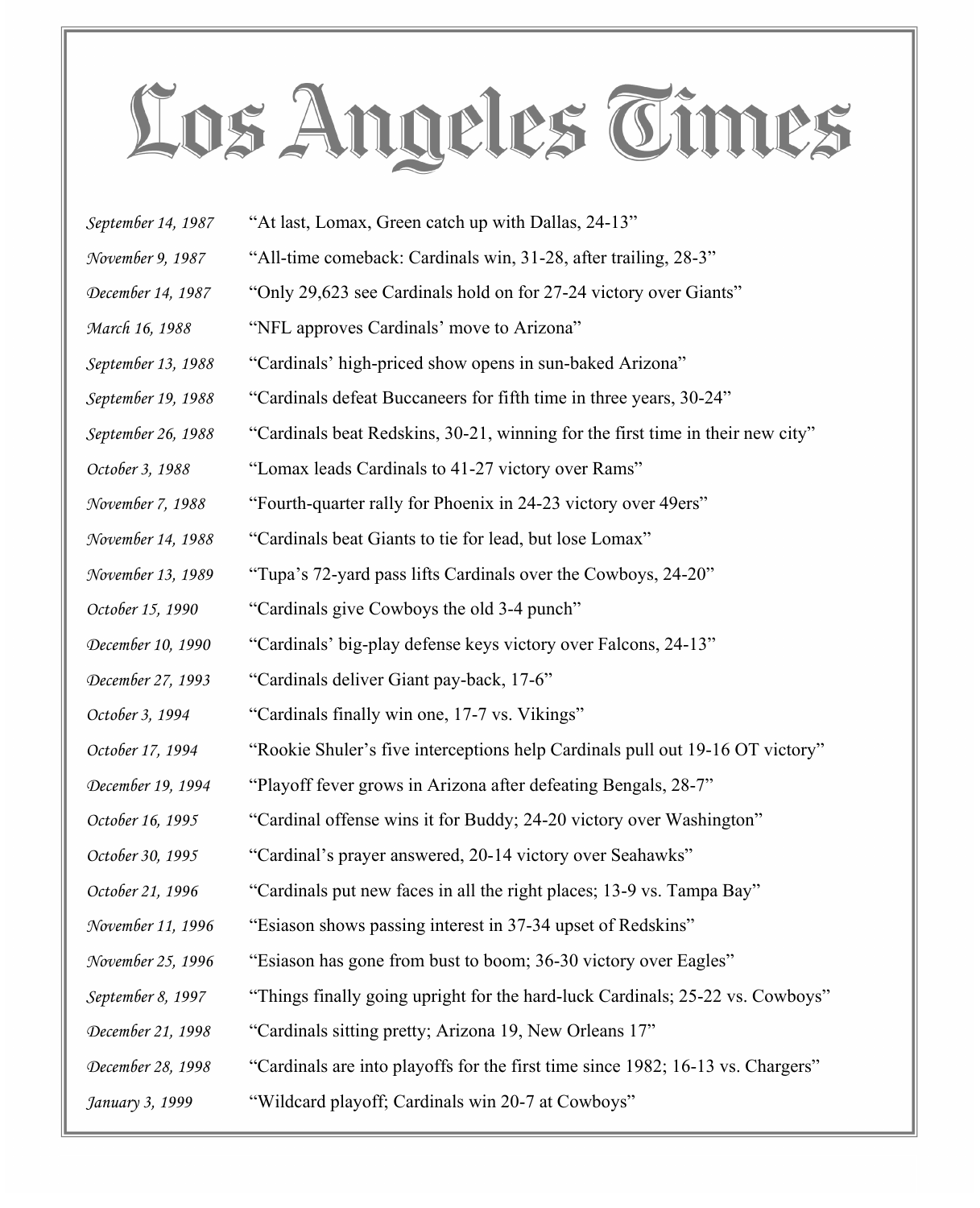| January 11, 1999        | "Divisional playoff; Viking offense overwhelms Cardinals in 41-21 victory"    |
|-------------------------|-------------------------------------------------------------------------------|
| October 11, 1999        | "Cardinals 14, Giants 3; Giant offense goes from bad to worse"                |
| October 8, 2001         | "Plummer does it again; Cardinals 21, Eagles 20"                              |
| November 26, 2001       | "Arizona 20, San Diego 17; Chargers fade fast"                                |
| December 3, 2001        | "Cardinals win in overtime, 34-31 vs. Raiders"                                |
| September 30, 2002      | "Shipp rights Cardinals; Arizona 21, N.Y. Giants 7"                           |
| October 7, 2002         | "Gramatica makes three-point landing; Arizona 16, Carolina 13"                |
| October 21, 2002        | "It's no desert mirage; Arizona 9, Dallas 6 (OT)"                             |
| September 22, 2003      | "Packers are stranded in the desert; Arizona 20, Green Bay 13"                |
| November 3, 2003        | "Shipp comes in for the Cardinals; Arizona 17, Cincinnati 14"                 |
| October 25, 2004        | "It's all sweetness and light for Smith in win; Arizona 25, Seattle 17"       |
| December 11, 2006       | "Surprise victory is in the Cards; Arizona 27, Seattle 21"                    |
| October 8, 2007         | "Cardinals 34, Rams 31"                                                       |
| September 8, 2008       | "Cardinals control clock and 49ers, 23-13"                                    |
| November 11, 2008       | "Cardinals make a big stop to win, 29-24 vs. 49ers"                           |
| November 17, 2008       | "Cardinals 26, Seahawks 20"                                                   |
| December 8, 2008        | "Cardinals clinch the NFC West title, their first division title in 33 years" |
| January 4, 2009         | "Wildcard playoff; Cardinals knock off Falcons, 30-24"                        |
| January 11, 2009        | "Divisional playoff; Arizona stuns favored Carolina, 33-13"                   |
| January 19, 2009        | "NFC Championship; Cardinals 32, Eagles 25"                                   |
| <i>February 2, 2009</i> | "Super Bowl XLIII; Pittsburgh 27, Arizona 23"                                 |
| October 26, 2009        | "Cardinals come up big, 24-17 vs. Giants"                                     |
| December 7, 2009        | "Warner is superlative; Arizona 30, Minnesota 17"                             |
| December 21, 2009       | "Cardinals clinch the NFC West title for the second consecutive season"       |
| January 11, 2010        | "Wildcard playoff; Cardinals outlast Packers, 51-45"                          |
| January 17, 2010        | "Divisional playoff; New Orleans 45, Arizona 14"                              |